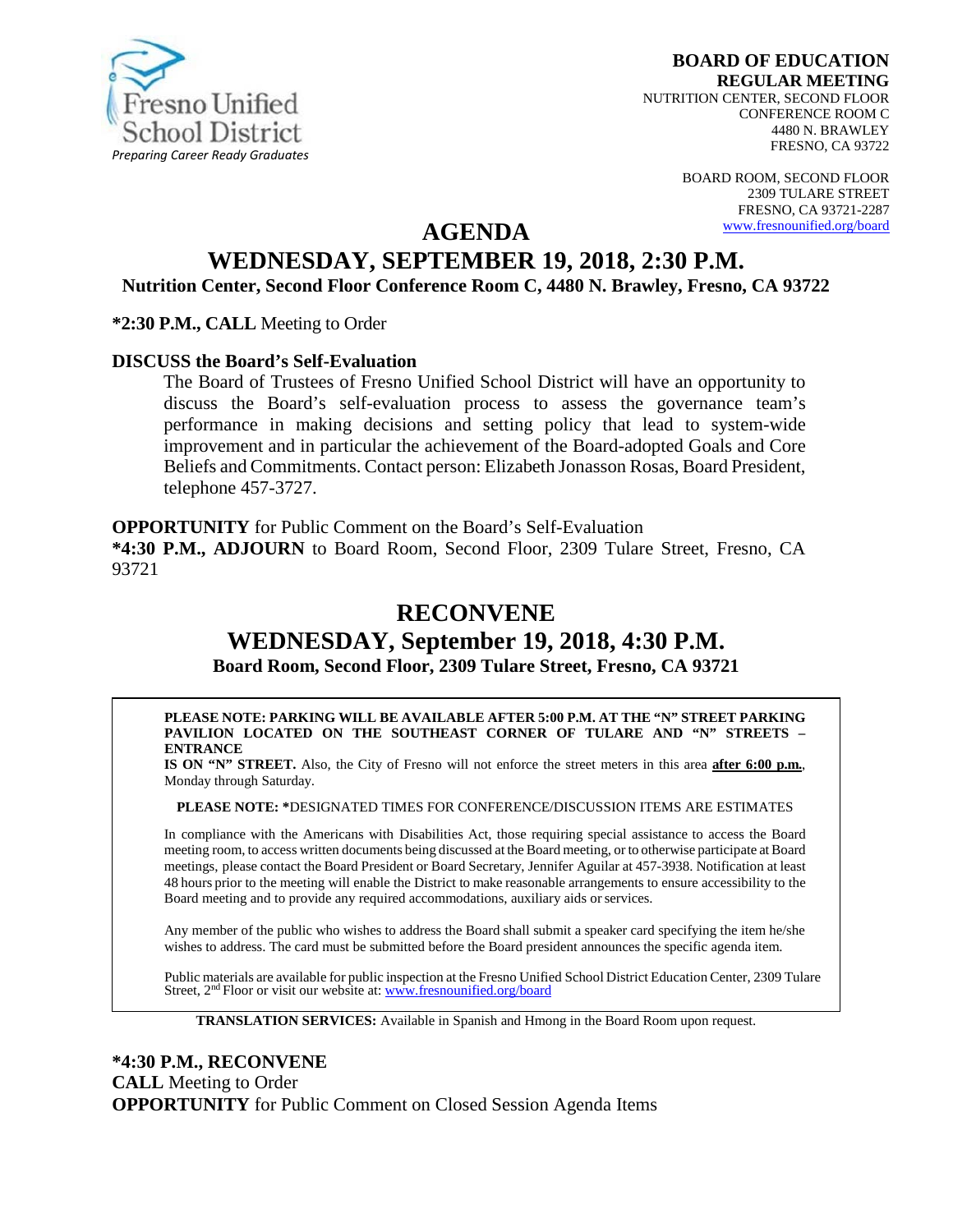**RECESS** to Cabinet Room for Closed Session to discuss the following

- 1. Public Employee Performance Evaluation Government Code Section 54957. *a. District Superintendent*
- 2. Student Expulsions pursuant to Education Code Section 35146.
- 3. Conference with Labor Negotiator (Government Code Section 54957.6); FUSD Negotiator(s): Paul Idsvoog; Employee Organizations(s): FTA, CSEA, Chapter 125, CSEA, Chapter 143, SEIU, Local 521, FASTA/SEIU, Local 521/CTW, CLC, Fresno Unified Building & Construction Trades/FTA; International Association of Machinists and Aerospace Workers (IAMAW), Unrepresented Employees: All Management, Confidential, and Supervisory Employees.
- 4. Public Employee Discipline/Dismissal/Release/Reassignment/Resignation.
- 5. Public Employment/Appointment (Government Code Section 54957). *a. Executive Officer*
- 6. Conference with Legal Counsel Existing Litigation (Government Code Section 54956.9  $(d)(1)).$ 
	- *a. N.M., a minor, by and through its Guardian ad Litem, D.M. v. Fresno Unified School District, Fresno Superior Court No. 17CECG03023, Claim No. 17-0318- 0129*
	- *b. Jane Doe, a minor, by and through her Guardian Ad Litem, Patricia Lopez v. Fresno Unified School District, Fresno Superior Court No. 16CECG02217, Claim No. 16-0518-0146*
- 7. Conference with Legal Counsel Anticipated/Pending/Threatened Litigation (Government Code Section 54956.9(d)(2)).
	- *a. BKK Working Group, et al. v. 1700 Santa Fe Ltd., et al Case No. 2:18-cv-05810*
	- *b. Potential Case: One (1)*

**6:30 P.M., RECONVENE** and report action taken during Closed Session, if any.

# **PLEDGE OF ALLEGIANCE**

John Harris, a parent that has had a positive impact at Cambridge High School will lead the flag salute.

# **HEAR Reports from Student Board Representatives**

An opportunity is provided to hear comments/reports from Student Board Representatives from Roosevelt High School. Contact person: Kim Mecum, telephone 457-3731.

# **HEAR Report from Superintendent**

# **OPPORTUNITY for Public Comment on Consent Agenda Items**

**ALL CONSENT AGENDA** items are considered to be routine bythe Board of Education and will be enacted by one motion. There will be no separate discussion of items unless a Board member so requests, in which event, the item(s) will be considered following approval of the Consent Agenda.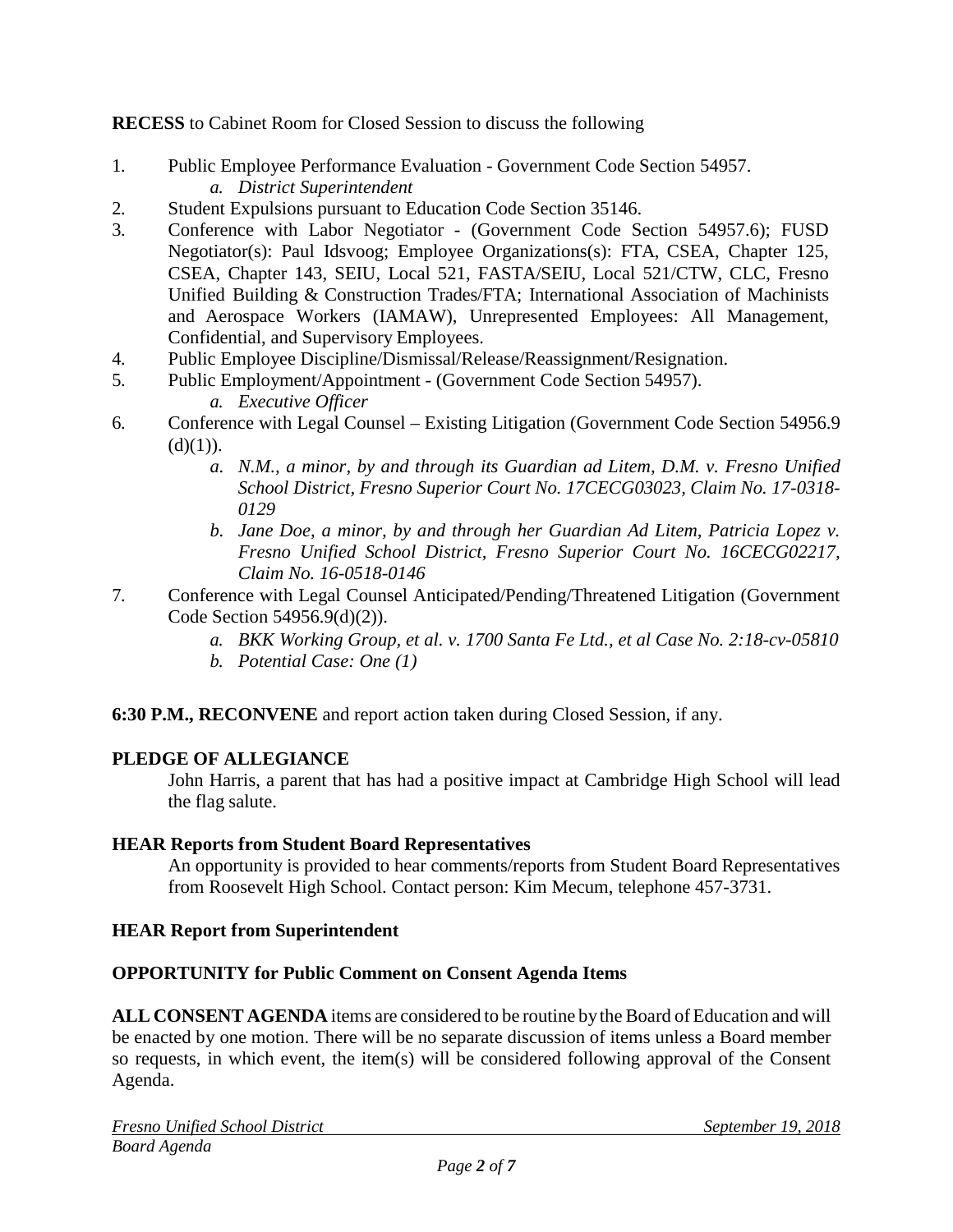# **A. CONSENT AGENDA**

# **A-1, APPROVE Personnel List**

Included in the Board binders is the Personnel List, Appendix A, as submitted. The Superintendent recommends approval. Contact person: Paul Idsvoog, telephone 457- 3548.

# **A-2, ADOPT Findings of Fact and Recommendations of District Administrative Board**

The Board of Education received and considered the Findings of Fact and Recommendations of District Administrative Panels resulting from hearings on expulsion and readmittance cases conducted during the period since the September 5, 2018 Regular Board meeting. The Superintendent recommends adoption. Contact person: Kim Mecum, telephone 457-3731.

# **A-3, APPROVE Minutes from Prior Meeting**

Included in the Board binders are the draft minutes for the August 22, 2018 Regular Meeting and August 31, 2018 Special Board Meeting. The Superintendent recommends approval. Contact person: Robert G. Nelson, telephone 457-3884.

# **A-4, APPROVE Comprehensive Safe School Plans for 2018/19**

Available for review in the Board Office and recommended for approval are the Comprehensive Safe School Plans for all schools. The Plans support a safe learning environment for students and staff and are organized to align with the California Standardized Emergency Management System. The Plans are updated annually in coordination with school site administration, and presented to the Board for approval. The Superintendent recommends approval. Fiscal impact: There is no fiscal impact to the district. Contact person: Karin Temple, telephone 457-3134.

# **A-5, APPROVE Award of Bid 19-03, Kings Canyon Middle School Baseball Field and Softball Field Improvements Rebid; and Reject Bid 18-36**

Included in the Board Binders is information on Bid 19-03, to improve the baseball and softball facilities at Kings Canyon Middle School and increase equity by providing irrigation, landscaping, water fountains, electrical work, and new baseball backstop and dugouts.

It is also recommended the Board reject all bids received for Bid 18-36, the original bid for this project.

Staff recommends award to the lowest responsive, responsible bidder:

JT2, Inc. dba Todd Companies (Visalia, California) \$267,000

The Superintendent recommends approval. Fiscal impact: \$267,000 is available in the Measure X Fund. Contact person: Karin Temple, telephone 457-3134.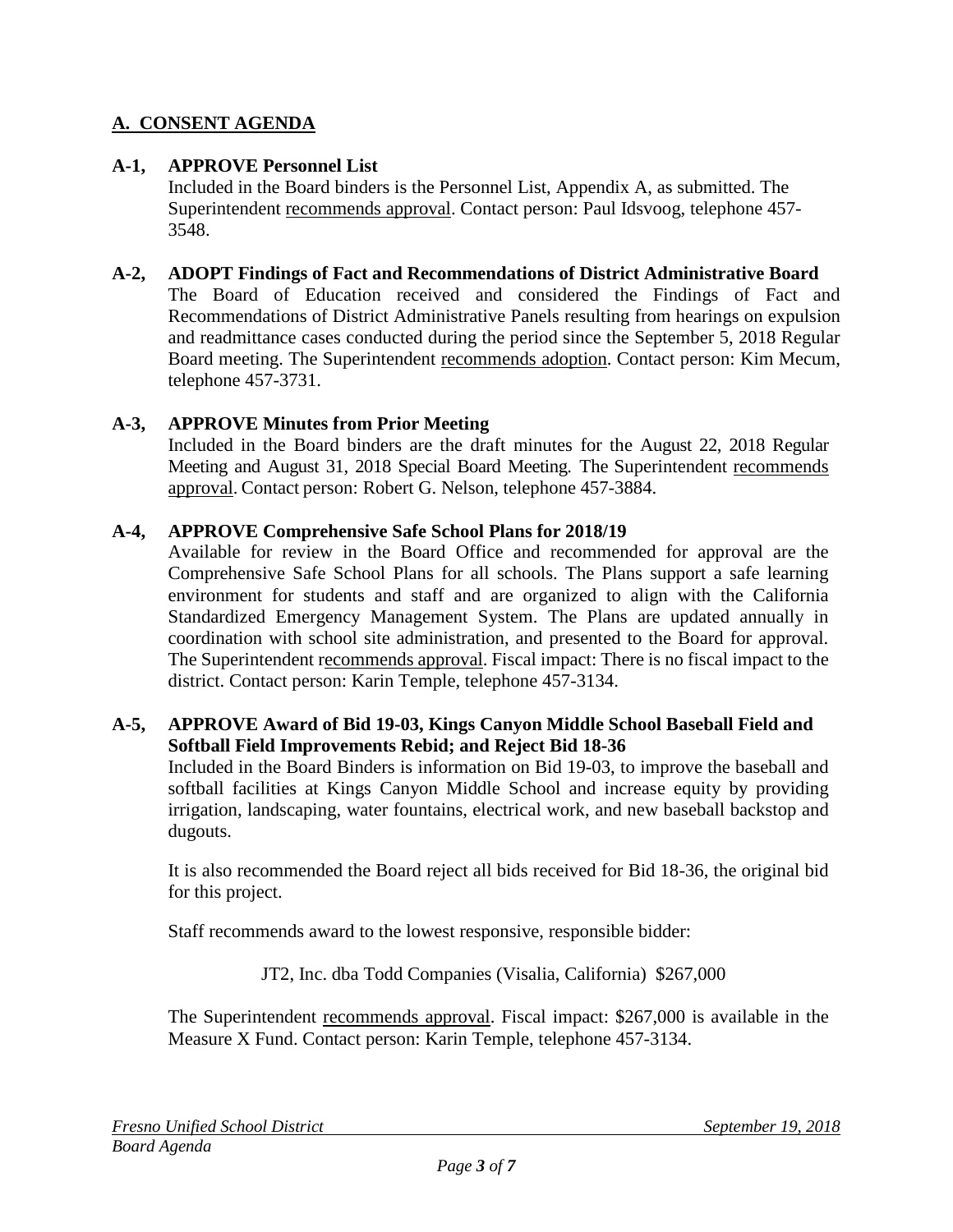# **A. CONSENT AGENDA** - *continued*

# **A-6, APPROVE Provisional Internship Permits**

Included in the Board binders are Provisional Internship Permit (PIP) recommendations to hire rehire upon Board approval. The Superintendent recommends approval. Fiscal impact: There is no fiscal impact to the district. Contact person: Paul Idsvoog, telephone 457-3548.

# **A-7, APPROVE Proposed Revisions for Exhibit (E) 9270 – Conflict of Interest**

Included in the Board binders are proposed revisions for the following Exhibit (E):

• E 9270 - Conflict of Interest

These revisions meet the recommendations submitted by the Fresno County Board of Supervisors. The Superintendent recommends approval. Fiscal impact: There is no fiscal impact to the district. Contact person: David Chavez, telephone 457-3736.

# **A-8, DENY Claim #GL18-0627-1344**

Included in the Board binders is a Claim for Damages by a Minor, case #GL18-0627- 1344. The Superintendent recommends that the Claim be denied, and the matter referred to the district's Executive Director of Benefits and Risk Management for further handling. Fiscal impact: There is no fiscal impact to the district at this time. Contact person: Ruth F. Quinto, telephone 457-6226.

# **A-9, DENY Claim #GL18-0627-1345**

Included in the Board binders is a Claim for Damages by a Minor, case #GL18-0627- 1345. The Superintendent recommends that the Claim be denied, and the matter referred to the district's Executive Director of Benefits and Risk Management for further handling. Fiscal impact: There is no fiscal impact to the district at this time. Contact person: Ruth F. Quinto, telephone 457-6226.

# **A-10, RATIFY Service Agreement with WestEd for Training and Technical Assistance on the Desired Results Developmental Profile System**

Ratify the service agreement with WestEd to provide preschool teachers four in-person training sessions and ongoing coaching support on the use of the Desired Results Developmental Profile during the period of August 31, 2018 through July 31, 2019. The Superintendent recommends ratification. Fiscal impact: Funding is available in the Early Learning Budget in the amount of \$78,500 from a grant provided by The Fresno County Superintendent of Schools Early Stars Program. Contact person: Kim Mecum, telephone 457-3731.

# **A-11, RATIFY Change Order and Filing of Notice of Completion for Bid 18-06, Section E** Included in the Board binders is information on a Change Order and the Notice of Completion for Section E for the following project, which has been completed according to plans and specifications: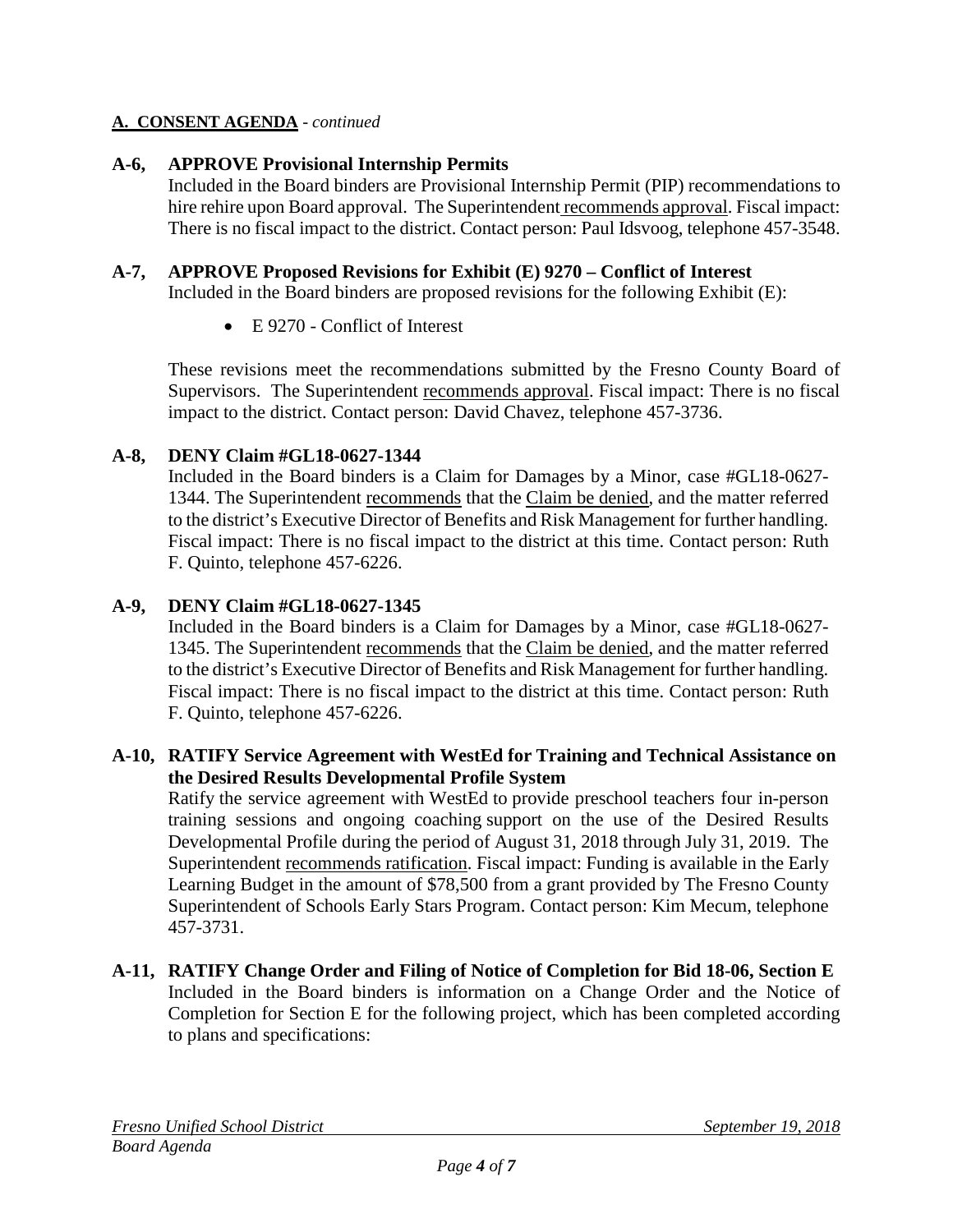#### **A. CONSENT AGENDA** - *continued*

# **Bid 18-06 Sections A-F, Playground Equipment Installation for Columbia, Edison-Bethune, Jefferson, Kirk, Lane and Storey Elementary Schools**

Change Order 1 (Section E/Lane) includes, but may not be limited to: add transition ramp, concrete and handrails; and add 85 days to contract duration for unforeseen site utilities interfering with playground layout.

| Original contract amount (Sections C and E):     | 119,740 |
|--------------------------------------------------|---------|
| Original purchase order amount (Section E/Lane): | 76,340  |
| Change Order(s) previously ratified:             |         |
| Change Order 1 presented for ratification:       | 6.584   |
| New purchase order amount:                       | 82,924  |

The Superintendent recommends ratification. Fiscal impact: \$6,584 for the change order is available in the Measure Q Fund. Retention funds are released in accordance with contract terms and California statutes. Contact person: Karin Temple, telephone 457- 3431.

#### **END OF CONSENT AGENDA (ROLL CALL VOTE)**

# **UNSCHEDULED ORAL COMMUNICATIONS**

Individuals who wish to address the Board on topics within the Board's subject matter jurisdiction, but **not** listed on this agenda may do so at this time. If you wish to address the Board on a specific item that is listed on the agenda, you should do so when that specific item is called.

While all time limitations are at the discretion of the Board President, generally members of the public will be limited to a maximum of three (3) minutes per speaker for a total of thirty (30) minutes of public comment as designated on this agenda. Any individual who has not had an opportunity to address the Board during this initial thirty (30) minute period may do so at the end of the meeting after the Board has addressed all remaining items on this agenda. Without taking action and only as expressly permitted by Board Bylaw 9323, Board members may ask questions, make brief announcements, or provide a brief response to statements presented by the public about topics raised in unscheduled oral communications. Board members must be recognized by the President in order to speak and will generally be limited to no more than one (1) minute each for this purpose. The Board President shall have the discretion to further limit Board members' opportunity to speak on topics raised in unscheduled oral communications to ensure the orderly and efficient conduct of District business.

Members of the public with questions on school district issues may submit them in writing. The Board will automatically refer to the Superintendent any formal requests that are brought before them at this time. The appropriate staff member will furnish answers to questions.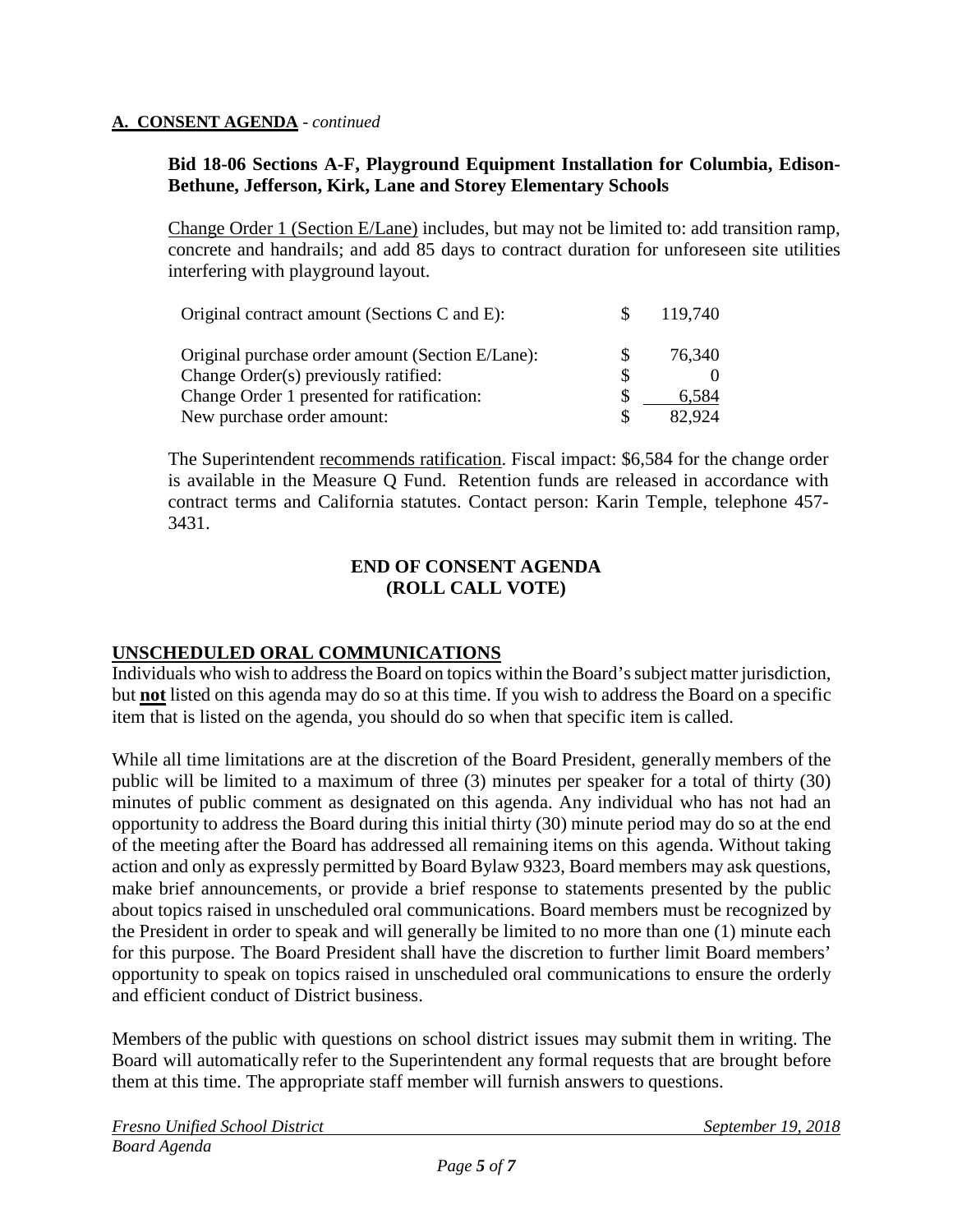# **B. CONFERENCE/DISCUSSION AGENDA**

# **7:00 P.M.**

# **B-12, HOLD a PUBLIC HEARING and ADOPT Resolution in the Matter of Sufficiency of Instructional Materials to Comply with the Requirements of Education Code Section 60119**

Included in the Board binders is the Resolution in the Matter of Sufficiency of Instructional Materials.

The governing board of each district is required to hold a public hearing and adopt a resolution stating whether each pupil, including English learner students, has standardsaligned textbooks and instructional materials in these subject areas: English Language Arts, mathematics, history/social science, health (grades 7-12), foreign language (grades 7-12) and science equipment in grades 9-12. The Superintendent recommends adoption. Fiscal impact: Funding will be provided by the State Lottery allocation and Unrestricted General funds. Contact person: Kim Mecum, telephone 457-3731.

# **7:10 P.M.**

# **B-13, PRESENT and DISCUSS The Teacher Development Pipeline**

The Teacher Development department was created in 2009 with a vision to ensure that every classroom has a highly effective teacher and to provide a continuum of supports for teachers in Fresno Unified. In partnership with Human Resources, the Teacher Development department will present and discuss recruitment, training, and retention strategies within the Teacher Pipeline. Fiscal impact: There is no fiscal impact to the district. Contact person: Kim Mecum, telephone 457-3731.

# **7:25 P.M.**

# **B-14, PRESENT and DISCUSS Update on Fresno Unified Personalized Learning Initiative: Results from Year Two and Expansion in Year Three**

The Board will receive an update on the Fresno Unified Personalized Learning Initiative (PLI). The Board will receive a report and data with results from year two and will receive an update on the program expansion in year three.

The Board binders will include a presentation and two reports:

- Celebrating Growth: PLI Year 2 Update and Year 3 Expansion Design
- Enabling Analytics for Improvement: Lessons from Year Two of Fresno's Personalized Learning Initiative
- Advancing achievement and equity: Growing evidence from the Fresno Unified School District Personalized Learning Initiative.

Fiscal impact: Sufficient funds are available in the Information Technology and School Leadership budget. Contact person: Kim Mecum and Kurt Madden, telephone 457-3868.